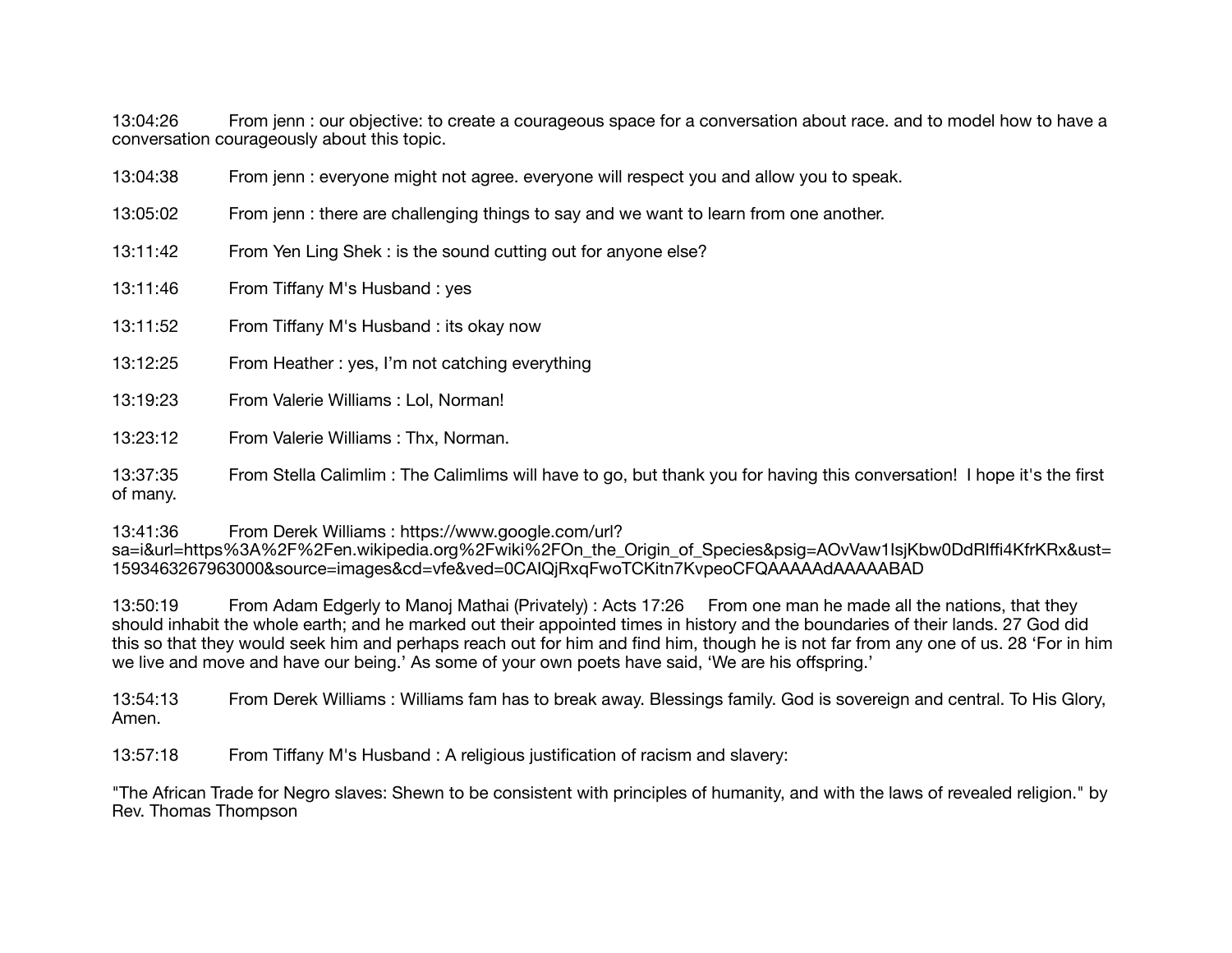13:57:56 From Tiffany M's Husband : warning: its old english

13:58:02 From Adam Edgerly to Manoj Mathai (Privately) : Ephesians 2:11-15 11 Therefore remember that at one time you Gentiles in the flesh, called "the uncircumcision" by what is called the circumcision, which is made in the flesh by hands— 12 remember that you were at that time separated from Christ, alienated from the commonwealth of Israel and strangers to the covenants of promise, having no hope and without God in the world. 13 But now in Christ Jesus you who once were far off have been brought near by the blood of Christ. 14 For he himself is our peace, who has made us both one and has broken down in his flesh the dividing wall of hostility 15 by abolishing the law of commandments expressed in ordinances, that he might create in himself one new man in place of the two, so making peace,

14:05:48 From Jonathan Maner : Yeah, they're all coming down too!

14:05:58 From Tiffany M's Husband : lol!

14:06:13 From Nicki Rankin : For additional knowledge on institutionalized racism, listen to the two part podcast called The Crime Machine about the creation of CompStat for police.

14:06:36 From Angela Alston : Take then down now!

14:07:30 From SuzAnne Mathai : Oh man, I had to step away and only caught the last bit of Adam's last comment… did he just explain how justice issues somehow became taboo in the church? It seemed like he might have been talking about that. If so, I would love to hear that history… Adam can you send me any sources you have on that sometime (or maybe that's not what he was talking about?)

14:08:20 From Yen Ling Shek : yes. social gospel led to "fundamentals" response

14:09:09 From Manoj Mathai : https://smile.amazon.com/Color-Compromise-American-Churchs-Complicity/dp/0310113601/ ref=sr\_1\_1?dchild=1&keywords=color+of+compromise&qid=1593378491&sr=8-1

14:09:25 From SuzAnne Mathai : Thanks Yen Ling, guess I

14:09:33 From SuzAnne Mathai : Look up the term social gospel

14:10:17 From SuzAnne Mathai : And thanks Manoj… guess that's why the documentary series version of that book is in our Amazon Prime watch list :) Excited to check it out.

14:19:37 From Yen Ling Shek : thanks everyone! I'm logging off. love y'all!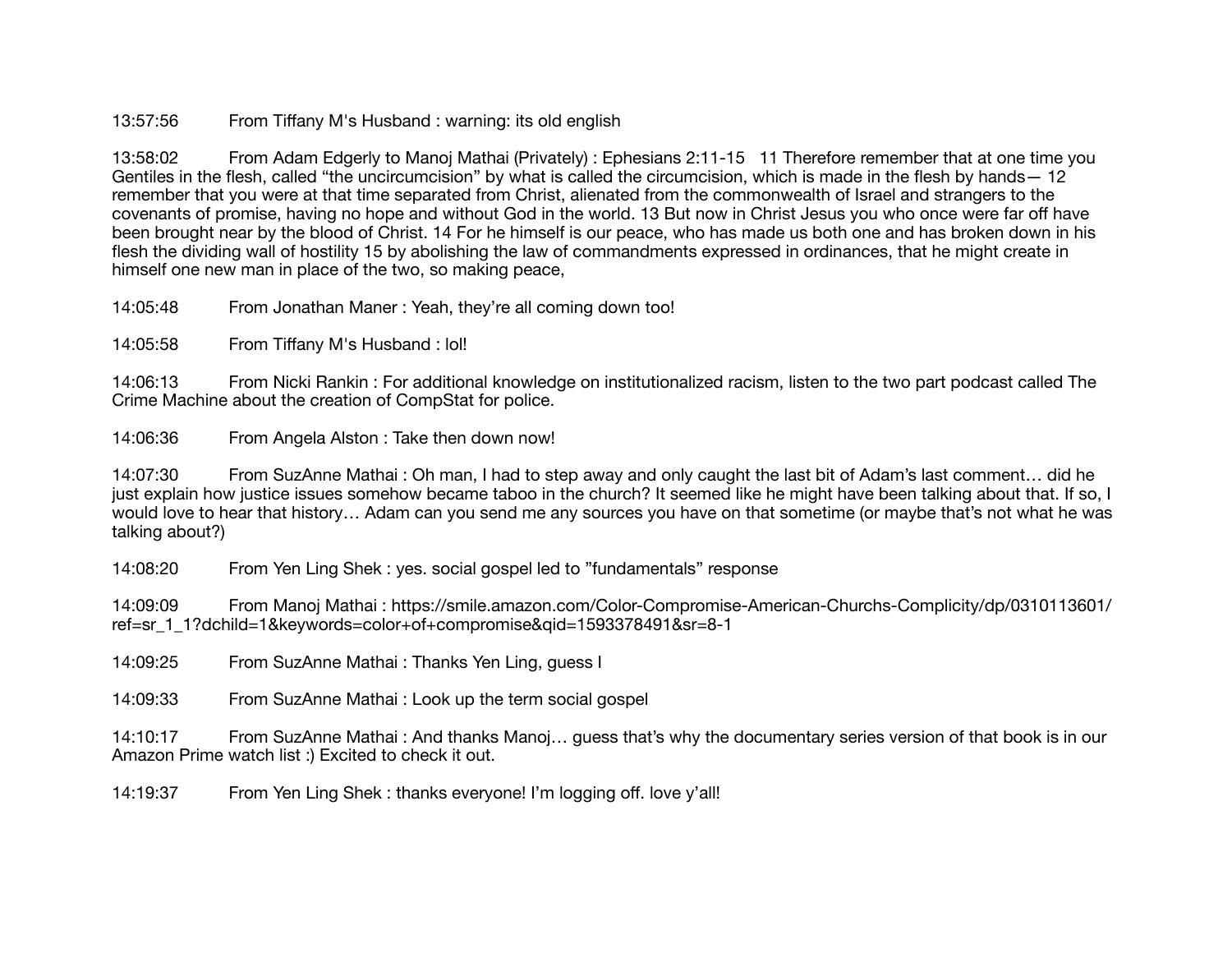14:20:27 From jenn : https://www.liberatedtogether.com/blog/2017/08/23/why-i-stopped-talking-about-racial-reconciliationand-started-talking-about-white-supremacy?fbclid=IwAR22oVSv7h2xClmipnZqyQ\_UAGvyhWeTbSqv928xv0VsBRKI1weZzJm8i2k Here's the whole article. Worth a read.

14:25:49 From Manoj Mathai : https://www.ivpress.com/rethinking-incarceration

14:26:00 From Jonathan Maner : Gotta bounce! Great discussion! Lets do MORE!

14:27:20 From Tiffany M's Husband : autocentric supersessionism = seeing ourselves as the new and improved heroes/ blessed and pure and victorious.

This is the lens from which many practice their "Christian" faith

14:30:09 From Adam Edgerly to Manoj Mathai (Privately) : https://faithfullymagazine.com/critical-race-theory-christians/

14:32:49 From Manoj Mathai : Tomorrow evening, 7-8:30 CST, see a documentary premiere and panel discussion about our friend and fellow Covenant Church pastor, Dr. Alex Gee, as he traces the roots of slavery through his family line… https:// www.alexgee.com/justified-journey-virtual-film-premiere/

14:32:50 From Tiffany M's Husband : Thanks Norm, I would contend that SOME people have ignored law. Others haven't had the privlige of being able of ignoring law....and still get killed in under its judges and authority.

| 14:33:10                 | From Tiffany M's Husband: *able to ignore                                                                    |
|--------------------------|--------------------------------------------------------------------------------------------------------------|
| 14:34:03                 | From Angela Alston: Yes, it should be reexamined                                                             |
| 14:34:33                 | From Manoj Mathai: https://faithfullymagazine.com/critical-race-theory-christians/                           |
| 14:35:15                 | From Nicki Rankin: I gotta go. Many thanks!!                                                                 |
| 14:35:34<br>teacher      | From Angela Alston: https://www.c-span.org/video/?c4844082/user-clip-ally-vs-conspirator-means-abolitionist- |
| 14:35:47                 | From Adam Edgerly: Thank you Nicki                                                                           |
| 14:38:33                 | From Star Edwards: The laws are not being ignored, the laws are just not pertaining to black people.         |
| 14:40:17<br>exploitation | From Tiffany M's Husband : yes, not pertaining to the well being of black people. Just their subjugation and |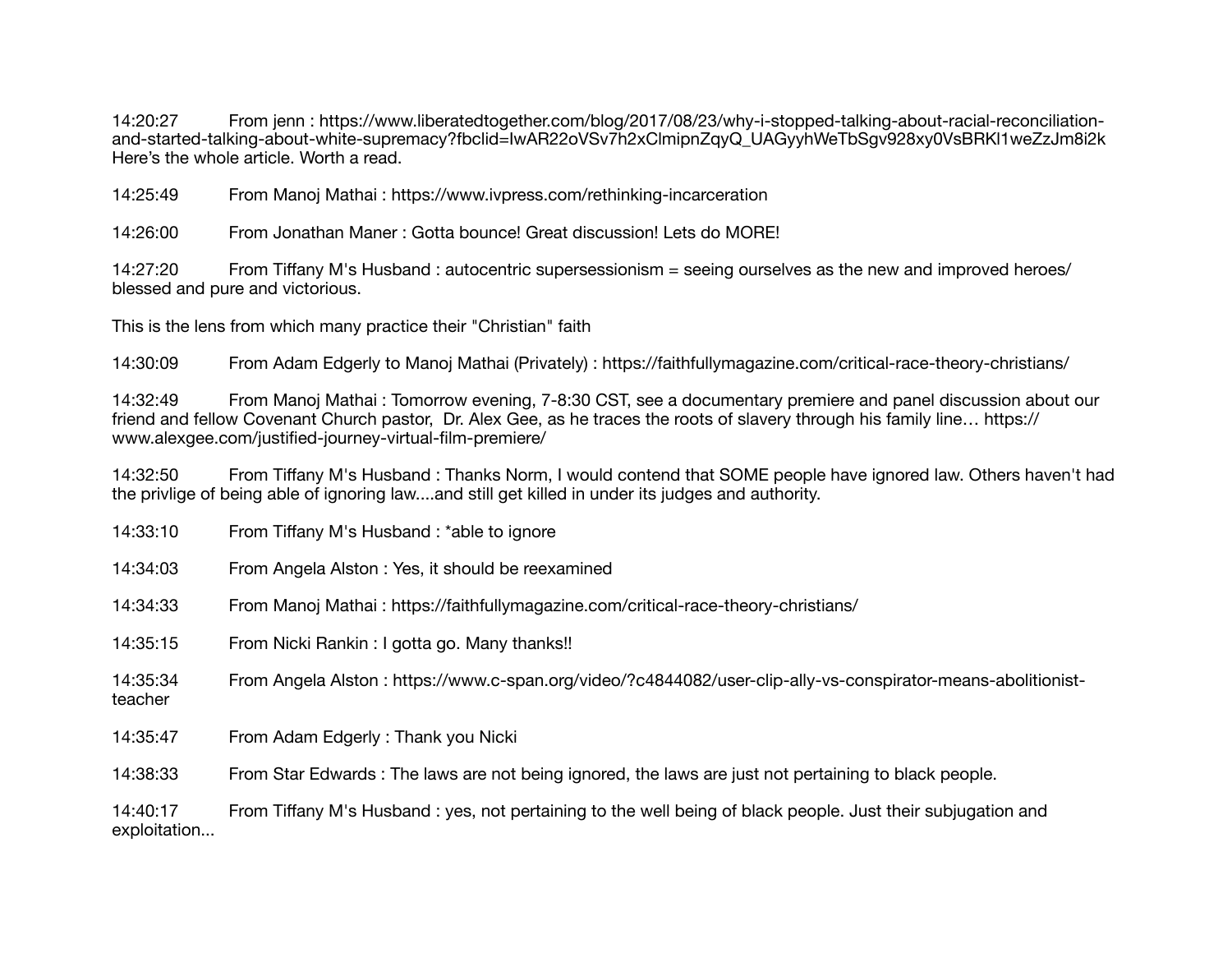14:40:31 From Angela Alston : Jessi, thank you forswearing your understandings. I agree with everything you just said. Love your Ted Talk (ha, ha)

14:41:04 From Manoj Mathai : https://www.ivpress.com/unsettling-truths

14:41:08 From Newsong Los Angeles : Unsettling Truths - Soong Chan Rah & Mark Charles. https://www.amazon.com/ Unsettling-Truths-Dehumanizing-Doctrine-Discovery/dp/0830845259

14:43:25 From Angela Alston : It should say Jessi, thank you for sharing your understandings. I agree with everything you just said.

14:43:45 From Jessi Johnson : Thank you, Angela, I appreciate that! :)

14:46:16 From Monique Chang : i would love to hear more about what biblical reconciliation looks like! like you said Pastor Adam, it's not simple.

14:48:42 From Monique Chang : i have been thinking a lot about the story of Zachaeus, and of Paul who was a persecutor, and how God transformed their hearts. Jesus dined with tax collectors. so i wonder what it looks like from the Church to facilitate true reconciliation. but maybe that's wholly God's work

14:51:57 From Angela Alston : The law cannot cage your heart

14:52:03 From Angela Alston : I mean change

14:52:15 From SuzAnne Mathai : But it can definitely influence it

14:57:34 From Tiffany M's Husband : according to justice, we were all guilty and could not obey the laws. and they were good laws from God...

14:57:40 From Ayana Petteway : I see Gabriella and Marjana came off must - I think they would like to share.

14:57:47 From Ayana Petteway : \*mute

14:57:59 From Manoj Mathai : We can go to Marjana and then Gabriella

15:02:02 From Adam Edgerly : https://www.cnn.com/2016/03/23/politics/john-ehrlichman-richard-nixon-drug-war-blackshippie/index.html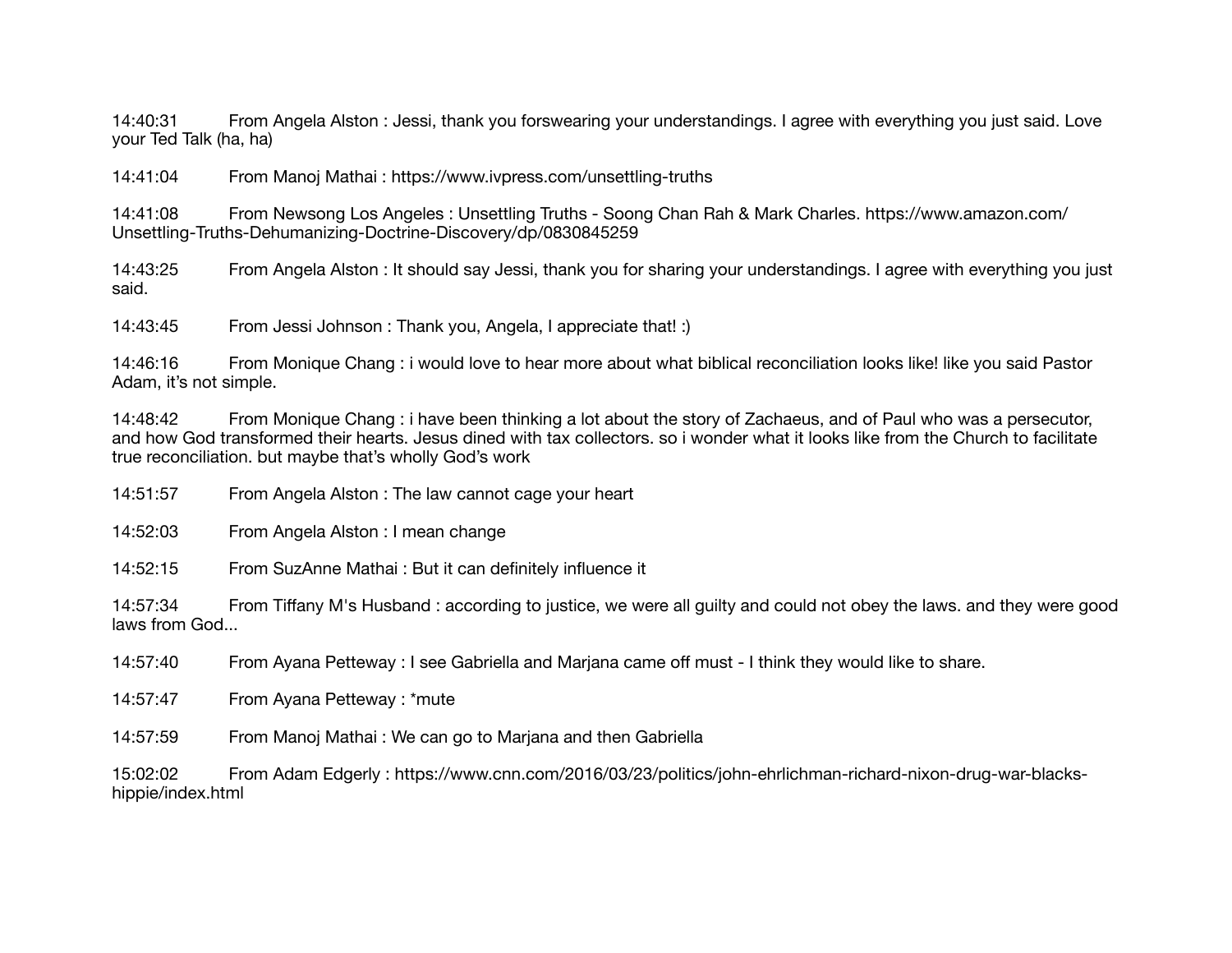15:02:27 From MPink : A question - does anyone have advice on how do we impact the decision makers - We know discussions are happening now in advance of the laws being presented to be voted on?

15:02:56 From Jessi Johnson : Welcome Marjana!

15:05:55 From Janeshia : Thank you Marjana for coming with an open mind and loving heart

15:06:20 From Jessi Johnson : Marjana, I'd be happy to learn more about your personal history and also share some resources I've been reading to educate myself. Feel free to connect if you'd like! My email is k3nnywu@gmail.com. Cheers, Kenny.

- 15:18:01 From Adam Edgerly : https://www.facebook.com/adam.edgerly
- 15:18:56 From Angela Alston : Jus press Save Chat
- 15:19:01 From Angela Alston : Just
- 15:19:05 From RickEy Lumpkin II : Manoj you copy it, and I can make a page on the website with all the links
- 15:19:41 From Angela Alston : Will save Private and Everyone Chat

15:25:50 From jessicaselga : Hi, Jessica here. I'm a public school special ed teacher. I read a great book called "Case Studies on Diversity and Social Justice Education" by Paul C. Gorski ad Seems G. Pothini and it really opened my eyes to unconscious biases towards several different cultures. Would highly recommend to any teachers or people in the school system to read.

15:26:41 From Angela Alston : Not surprising at all. I graduated from there.

15:26:47 From Manoj Mathai : Thanks for the resource Jessica!

15:26:56 From jessicaselga : https://www.amazon.com/Studies-Diversity-Social-Justice-Education/dp/081537500X/ ref=asc\_df\_081537500X/?

tag=hyprod-20&linkCode=df0&hvadid=312820231662&hvpos=&hvnetw=g&hvrand=844264406275799897&hvpone=&hvptwo=&hvq mt=&hvdev=c&hvdvcmdl=&hvlocint=&hvlocphy=9031067&hvtargid=pla-525924136779&psc=1&tag=&ref=&adgrpid=67906663571& hvpone=&hvptwo=&hvadid=312820231662&hvpos=&hvnetw=g&hvrand=844264406275799897&hvqmt=&hvdev=c&hvdvcmdl=&hvl ocint=&hvlocphy=9031067&hvtargid=pla-525924136779 Here's a link on Amazon.

15:37:20 From Angela Alston : https://www.goodreads.com/book/show/35099718-so-you-want-to-talk-about-race

15:38:40 From Tiffany M's Husband : I'm worried about my unborn child(ren)!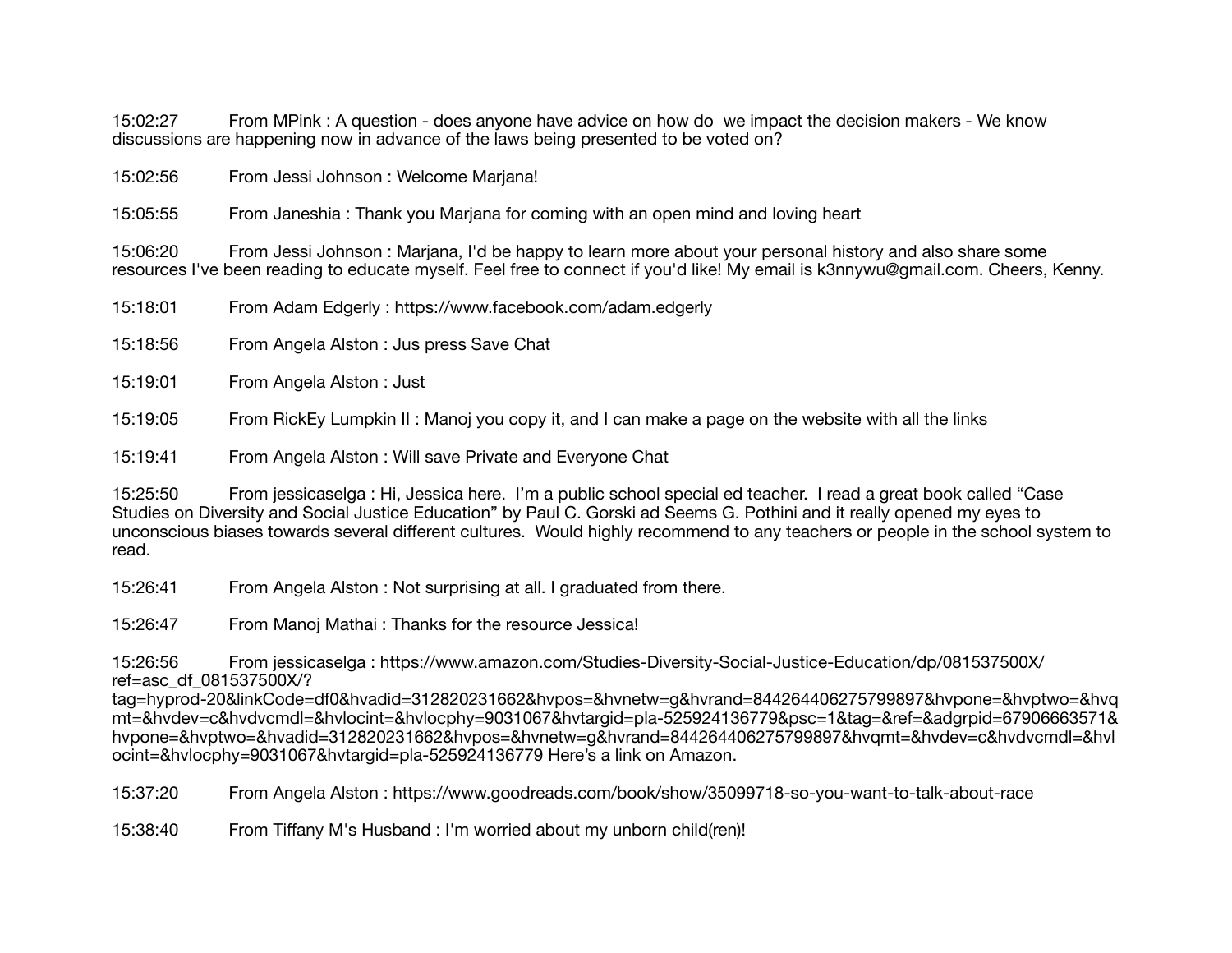15:39:48 From Angela Alston : Thank you Janeshia

15:40:07 From Janeshia : Yes - I love you family

15:40:14 From Marjana : Yes, thank you Janeshia!!!

15:40:17 From Manoj Mathai : There will be a part 2 with breakout discussions, more to come and will keep you posted

15:40:22 From Ayana Petteway : I agree fully. This was SUCH a blessing to hear from all the different view points in a environment of love, safety, and even above all that, factual knowledge. Can we do more of this and include other churches and believers that don't attend NSLA? I'm also looking forward to attending the conversation with the police panel. Can we put that on FB and IG ahead of time so that we can share it out to our friends and family?

| 15:40:23                            | From Randy Lee: thanks, Janeshia                                                                                 |
|-------------------------------------|------------------------------------------------------------------------------------------------------------------|
| 15:40:26                            | From Janeshia: We are all in it to win it                                                                        |
| 15:40:30                            | From Angela Alston: That you NewsongLA for not having a one and done conversation about race.                    |
| 15:40:58                            | From Angela Alston: I put a few in the chat                                                                      |
| 15:41:24                            | From Sarah M: Thanks for this, NSLA fam. This is just the beginning!                                             |
| 15:42:08                            | From RickEy Lumpkin II: yum dinner tables                                                                        |
| 15:42:09                            | From normhelgeson: thank you everyone. let our love be in the air!                                               |
| 15:42:19<br>can have some bookclubs | From Angela Alston: I would love to tackle some of this reading with others that was put into the chat. Maybe we |
| 15:42:21                            | From SuzAnne Mathai: Don't forget to save the chat everyone!                                                     |
| 15:43:42                            | From Sarah M : Angela, I'm down for that too                                                                     |
| 15:44:08                            | From Star Edwards: Thank you all!                                                                                |

15:44:08 From MPink : Thank you New Song LA Leadership TEAM!!

15:44:10 From Chows : Thanks NSLA!